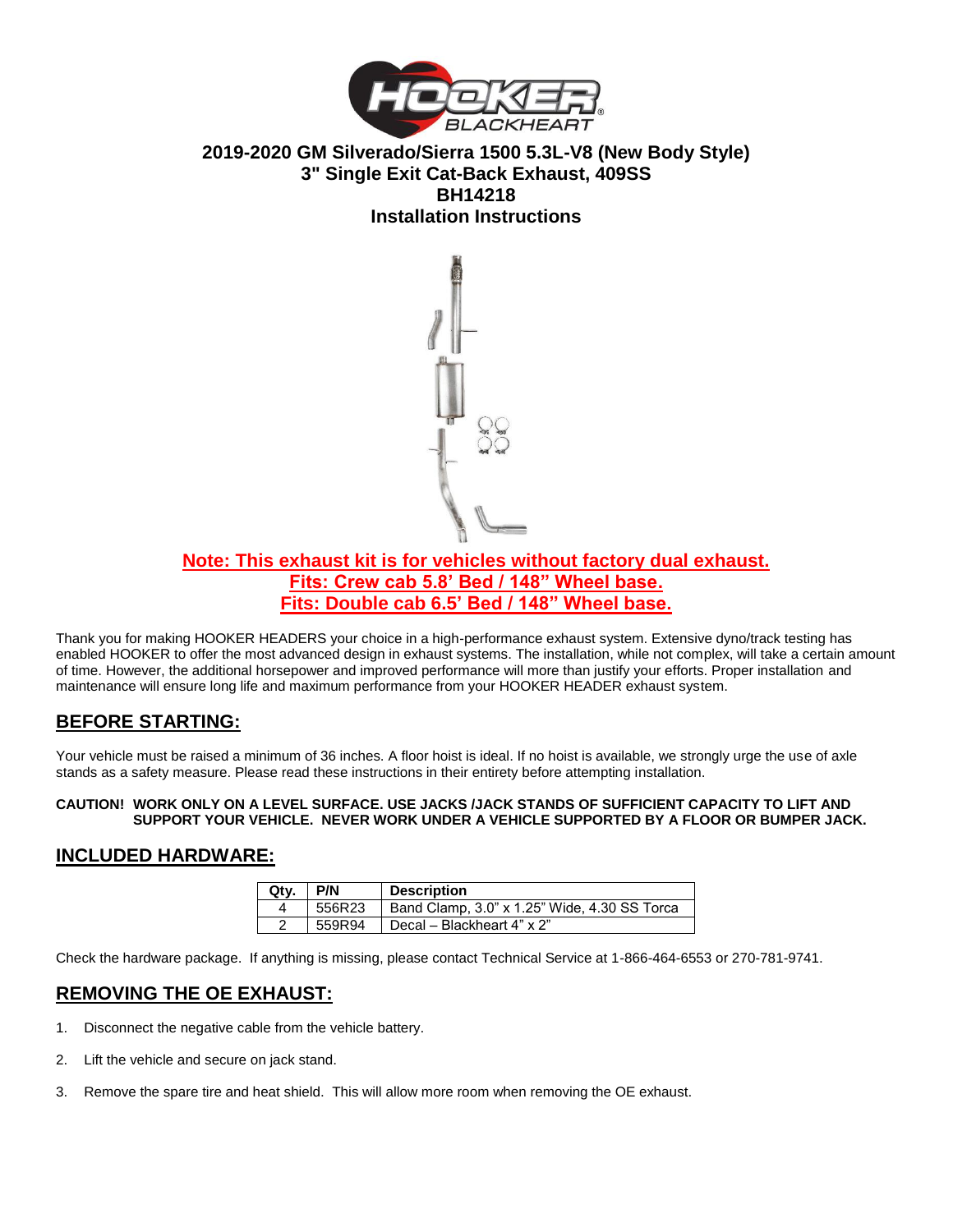**4.** At the front of the OE exhaust, unfasten the OE clamp. Now remove (x4) hangers out of the rubber isolators and remove the OE exhaust **(Figures 1 & 2).**







**Figure 1** Figure 1

# **INSTALLATION:**

1. Remove the OE front exhaust clamp, and reuse on the Blackheart exhaust. Install the OE clamp in the same direction it came off install the Blackheart front pipe and install the hanger in the OE rubber isolator **(Figure 3 & 4).**





2. Install (x2) supplied band clamps and Blackheart offset pipe. Now, install the Blackheart muffler and secure the muffler with a jack stand **(Figure 5).**



**Figure 5**